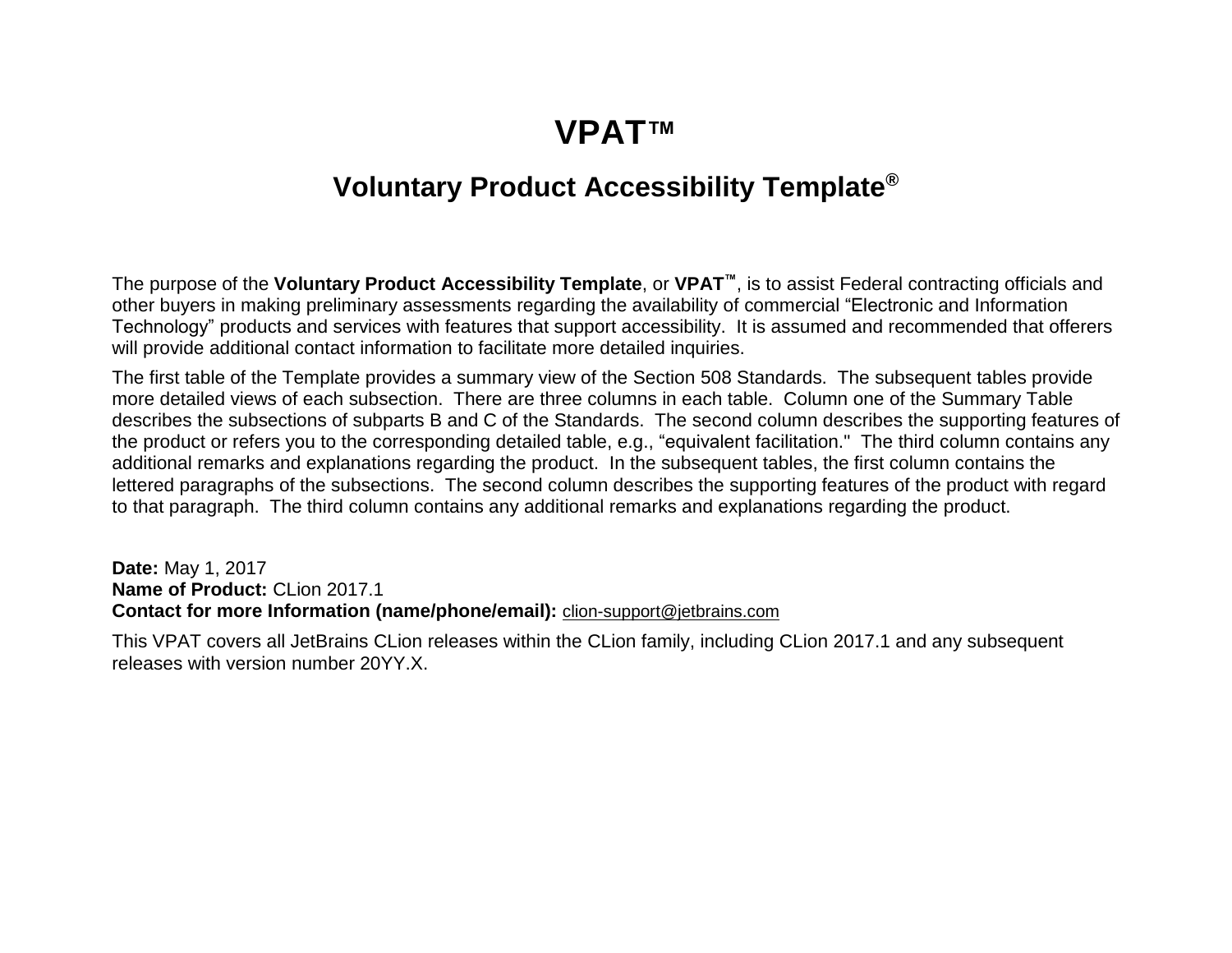| <b>Summary Table</b>                                               |                            |                          |
|--------------------------------------------------------------------|----------------------------|--------------------------|
| Criteria                                                           | <b>Supporting Features</b> | Remarks and explanations |
| Section 1194.21 Software<br>Applications and Operating Systems     | Applicable                 | Supports with exceptions |
| Section 1194.22 Web-based<br>internet information and applications | Not Applicable             |                          |
| Section 1194.23<br><b>Telecommunications Product</b>               | Not Applicable             |                          |
| Section 1194.24 Video and Multi-<br>media Products                 | Not Applicable             |                          |
| Section 1194.25 Self-Contained,<br><b>Closed Products</b>          | Not Applicable             |                          |
| Section 1194.26 Desktop and<br><b>Portable Computers</b>           | Not Applicable             |                          |
| Section 1194.31 Functional<br>Performance Criteria                 | Applicable                 | Supports with exceptions |
| Section 1194.41 Information,<br>documentation, and support         | Applicable                 | Supports with exceptions |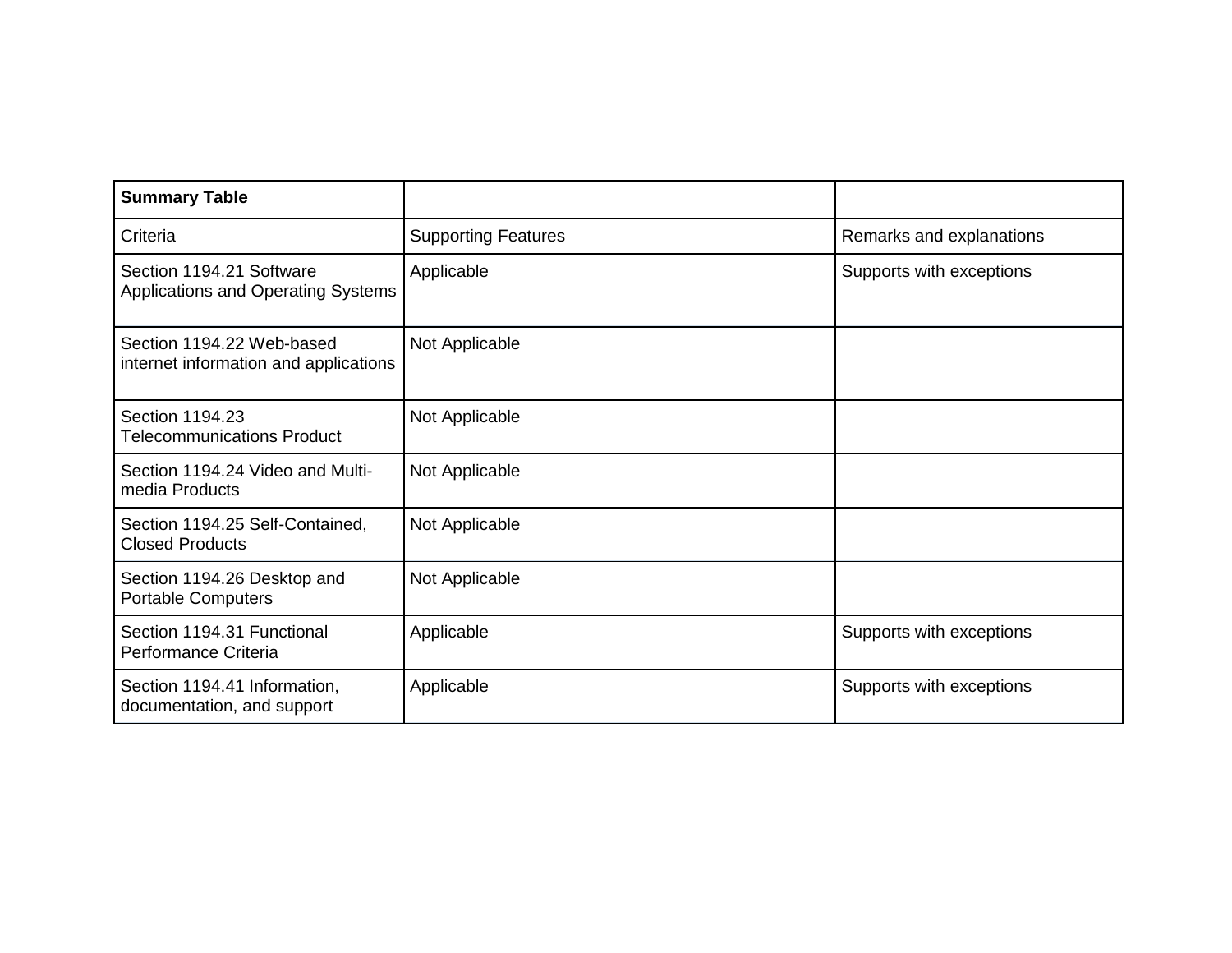| <b>Section 1194.21 Software Applications</b><br>and Operating Systems                                                                                                                                                                                                                                                                                                                                                                                                                                                                                                                    |                            |                                                                                                                                                                                                   |
|------------------------------------------------------------------------------------------------------------------------------------------------------------------------------------------------------------------------------------------------------------------------------------------------------------------------------------------------------------------------------------------------------------------------------------------------------------------------------------------------------------------------------------------------------------------------------------------|----------------------------|---------------------------------------------------------------------------------------------------------------------------------------------------------------------------------------------------|
| Criteria                                                                                                                                                                                                                                                                                                                                                                                                                                                                                                                                                                                 | <b>Supporting Features</b> | Remarks and explanations                                                                                                                                                                          |
| (a) When software is designed to run on a<br>system that has a keyboard, product<br>functions shall be executable from a<br>keyboard where the function itself or the<br>result of performing a function can be<br>discerned textually.                                                                                                                                                                                                                                                                                                                                                  | <b>Supports</b>            | CLion provides keyboard<br>access to its core functions either<br>by using predefined shortcut(s) or<br>via the "Find action" feature (which<br>can be invoked with the shortcut<br>Shift+Cmd+A). |
| (b) Applications shall not disrupt or disable<br>activated features of other products that are<br>identified as accessibility features, where<br>those features are developed and<br>documented according to industry<br>standards. Applications also shall not<br>disrupt or disable activated features of any<br>operating system that are identified as<br>accessibility features where the application<br>programming interface for those<br>accessibility features has been documented<br>by the manufacturer of the operating system<br>and is available to the product developer. | <b>Supports</b>            | CLion is not known to disrupt or<br>disable accessibility features of<br>other products or the operating<br>system.                                                                               |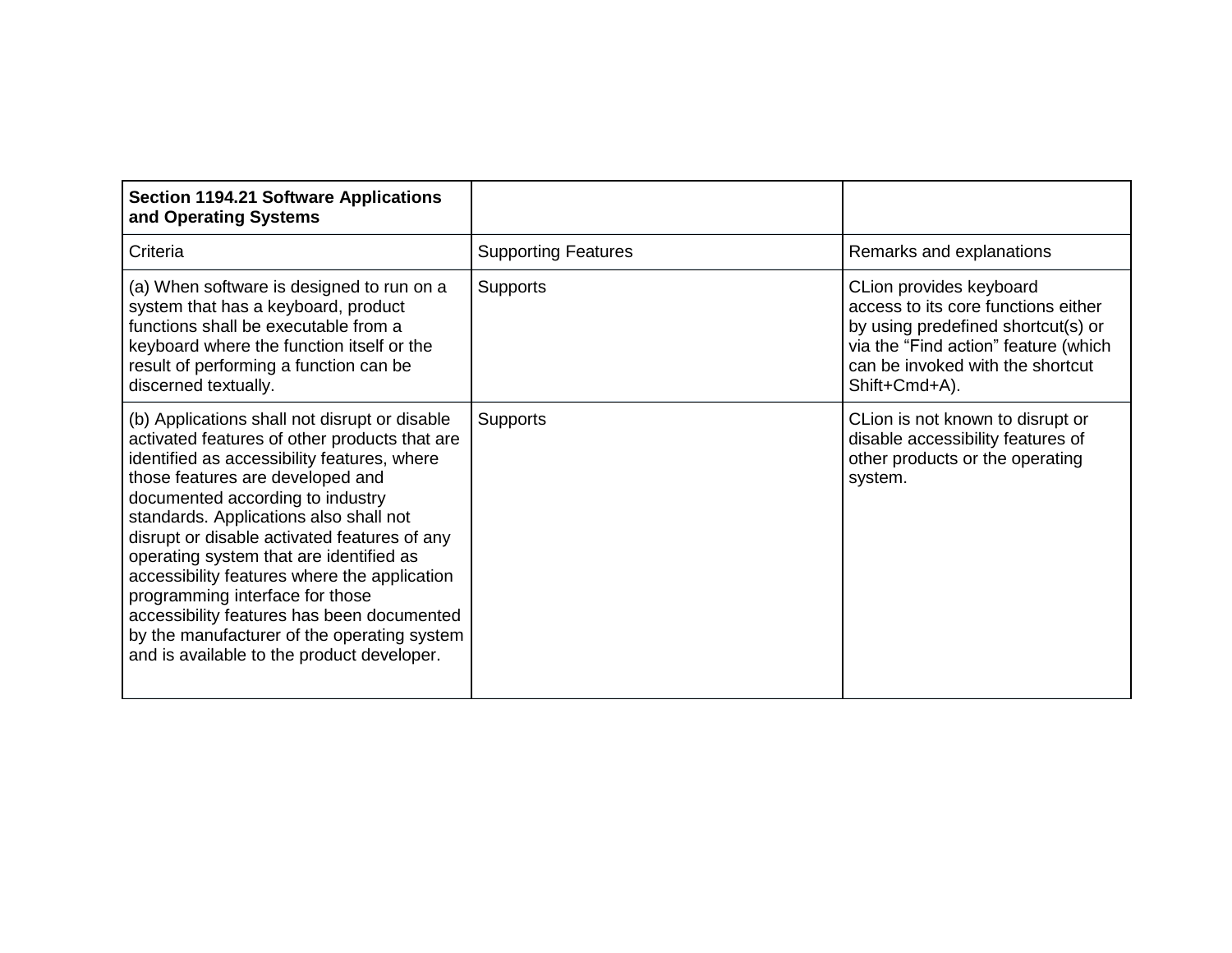| (c) A well-defined on-screen indication of<br>the current focus shall be provided that<br>moves among interactive interface elements<br>as the input focus changes. The focus shall<br>be programmatically exposed so that<br>Assistive Technology can track focus and<br>focus changes.             | <b>Supports with Exceptions</b> | While operating the application<br>with the keyboard, users can tell<br>where they are on the screen.<br>Focus is programmatically exposed<br>to Assistive Technology with some<br>exceptions for dialog windows, for<br>example some popup dialogs and<br>windows such as VCS operations<br>window. |
|------------------------------------------------------------------------------------------------------------------------------------------------------------------------------------------------------------------------------------------------------------------------------------------------------|---------------------------------|------------------------------------------------------------------------------------------------------------------------------------------------------------------------------------------------------------------------------------------------------------------------------------------------------|
| (d) Sufficient information about a user<br>interface element including the identity,<br>operation and state of the element shall be<br>available to Assistive Technology. When an<br>image represents a program element, the<br>information conveyed by the image must<br>also be available in text. | <b>Supports with Exceptions</b> | This software application allows a<br>screen reader to describe the user<br>interface environment, controls and<br>elements and their state. There are<br>some exceptions, including some of<br>the buttons on the toolbar.<br>Images that convey information<br>have meaningful alternative text.   |
| (e) When bitmap images are used to identify<br>controls, status indicators, or other<br>programmatic elements, the meaning<br>assigned to those images shall be<br>consistent throughout an application's<br>performance.                                                                            | <b>Supports</b>                 | CLion ensures consistent use of<br>bitmapped images.                                                                                                                                                                                                                                                 |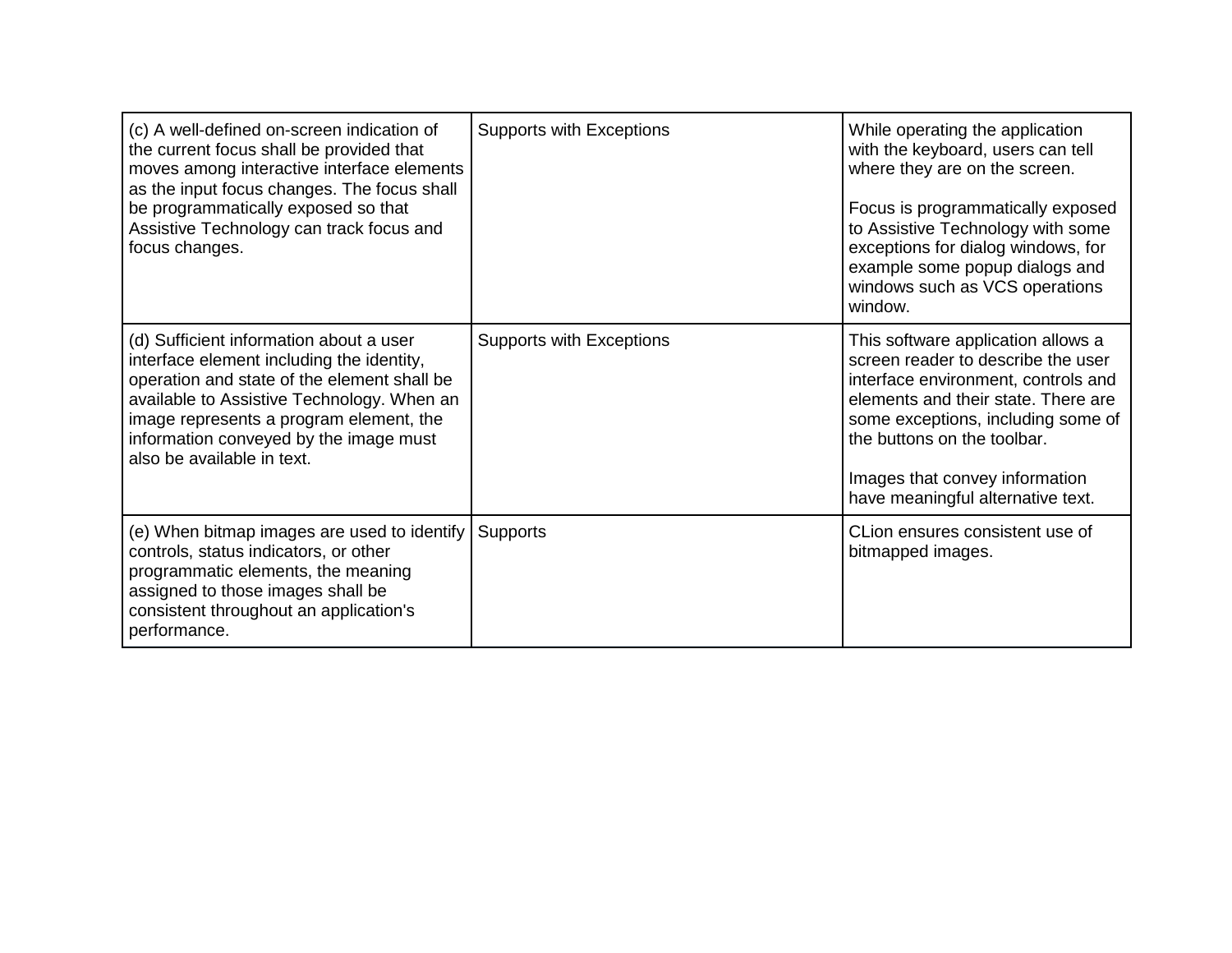| (f) Textual information shall be provided<br>through operating system functions for<br>displaying text. The minimum information<br>that shall be made available is text content,<br>text input caret location, and text attributes. | <b>Supports with Exceptions</b> | Text information is accessible so<br>that Assistive Technologies can<br>communicate content, attributes,<br>and input caret location. However,<br>CLion does not always use OS font<br>size settings. Users can switch to a<br>larger font size via the product<br>Preferences menu. However, larger<br>font size settings within the IDE are<br>not used in every pane. |
|-------------------------------------------------------------------------------------------------------------------------------------------------------------------------------------------------------------------------------------|---------------------------------|--------------------------------------------------------------------------------------------------------------------------------------------------------------------------------------------------------------------------------------------------------------------------------------------------------------------------------------------------------------------------|
| (g) Applications shall not override user<br>selected contrast and color selections and<br>other individual display attributes.                                                                                                      | Does not support                | CLion overrides system color and<br>contrast settings.                                                                                                                                                                                                                                                                                                                   |
| (h) When animation is displayed, the<br>information shall be displayable in at least<br>one non-animated presentation mode at the<br>option of the user.                                                                            | Supports                        | The product has no core features<br>that utilize animation.                                                                                                                                                                                                                                                                                                              |
| (i) Color coding shall not be used as the<br>only means of conveying information,<br>indicating an action, prompting a response,<br>or distinguishing a visual element.                                                             | Supports                        | Color coding is used only as an<br>enhancement, and is<br>complemented with textual<br>information.                                                                                                                                                                                                                                                                      |
| (i) When a product permits a user to adjust<br>color and contrast settings, a variety<br>of color selections capable of producing a<br>range of contrast levels shall be provided.                                                  | Supports                        | CLion offers rich appearance<br>customization settings including<br>colors and fonts.                                                                                                                                                                                                                                                                                    |
| (k) Software shall not use flashing or<br>blinking text, objects, or other elements<br>having a flash or blink frequency greater<br>than 2 Hz and lower than 55 Hz.                                                                 | Supports                        | CLion does not use flashing<br>or blinking objects.                                                                                                                                                                                                                                                                                                                      |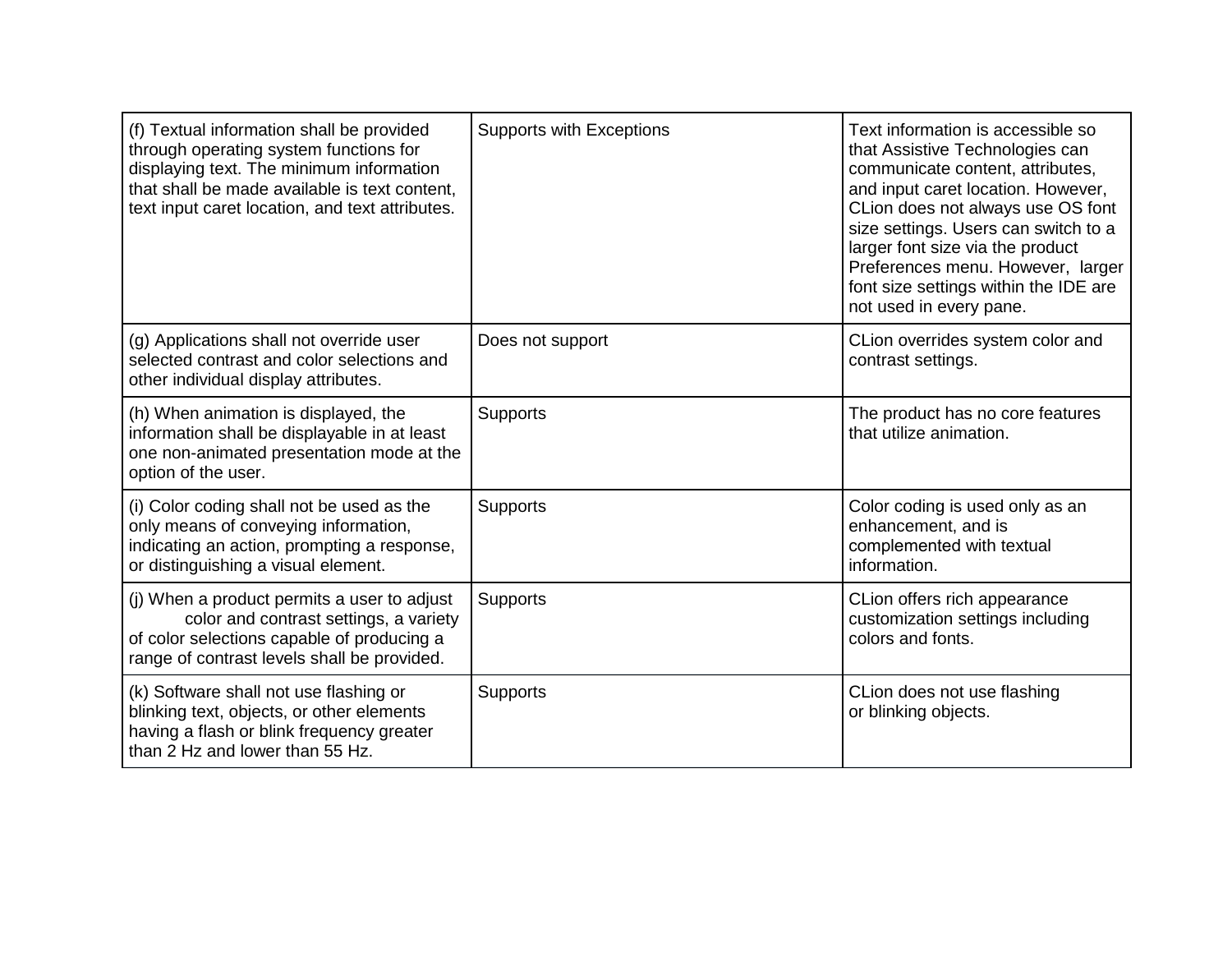| (I) When electronic forms are used, the form   Not Applicable<br>shall allow people using Assistive<br>Technology to access the information, field<br>elements, and functionality required for<br>completion and submission of the form,<br>including all directions and cues. |  |  |
|--------------------------------------------------------------------------------------------------------------------------------------------------------------------------------------------------------------------------------------------------------------------------------|--|--|
|--------------------------------------------------------------------------------------------------------------------------------------------------------------------------------------------------------------------------------------------------------------------------------|--|--|

| Section 1194.22 Web-based Internet<br>information and applications                                                                                        |                            |                                 |
|-----------------------------------------------------------------------------------------------------------------------------------------------------------|----------------------------|---------------------------------|
| <b>Criteria</b>                                                                                                                                           | <b>Supporting Features</b> | <b>Remarks and explanations</b> |
| (a) A text equivalent for every non-text<br>element shall be provided (e.g., via "alt",<br>"longdesc", or in element content).                            | Not Applicable             |                                 |
| (b) Equivalent alternatives for any<br>multimedia presentation shall be<br>synchronized with the presentation.                                            | Not Applicable             |                                 |
| (c) Web pages shall be designed so that all<br>information conveyed with color is also<br>available without color, for example from<br>context or markup. | Not Applicable             |                                 |
| (d) Documents shall be organized so they<br>are readable without requiring an associated<br>style sheet.                                                  | Not Applicable             |                                 |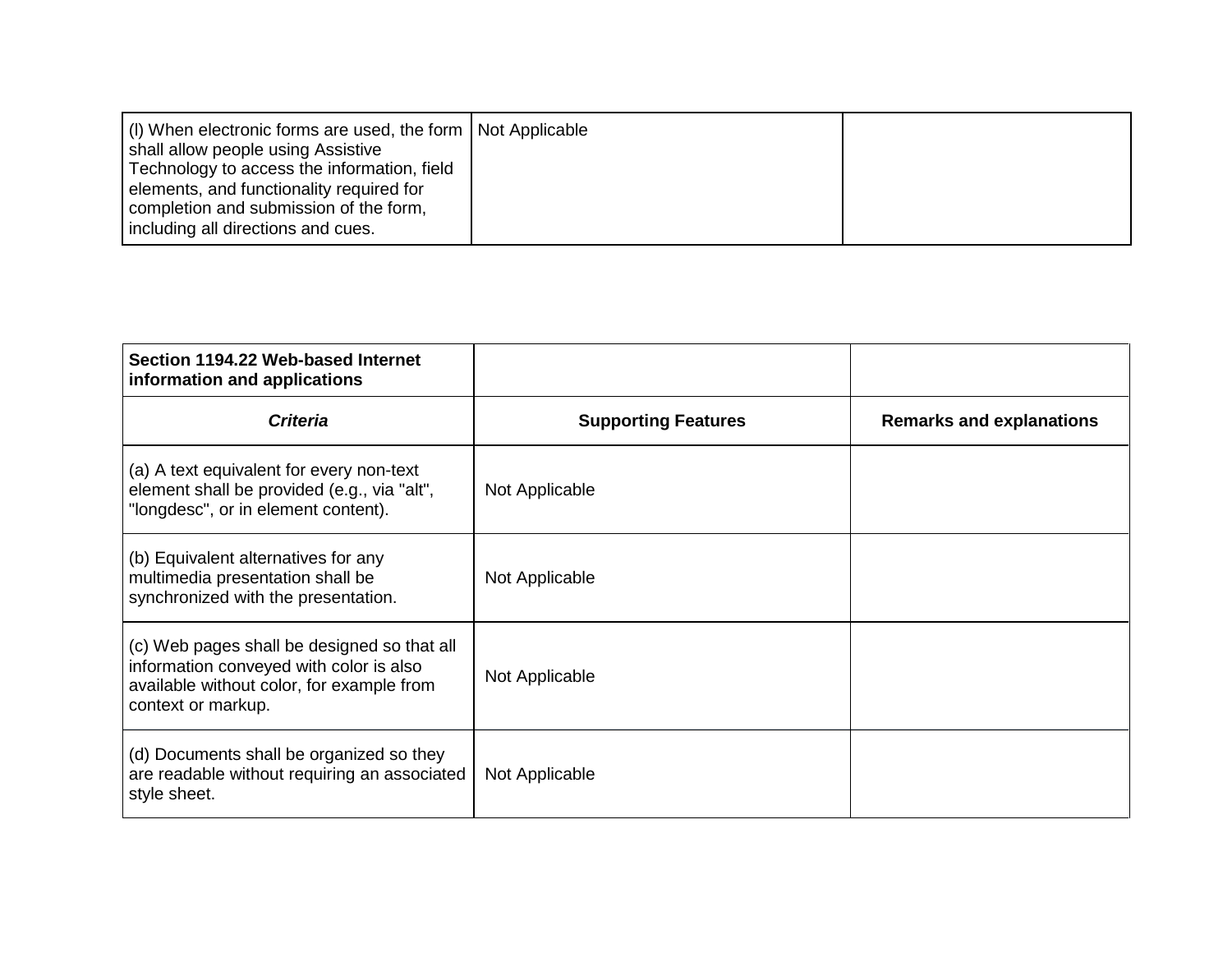| (e) Redundant text links shall be provided<br>for each active region of a server-side image<br>map.                                                                                                                                                                                                                   | Not Applicable |  |
|-----------------------------------------------------------------------------------------------------------------------------------------------------------------------------------------------------------------------------------------------------------------------------------------------------------------------|----------------|--|
| (f) Client-side image maps shall be provided<br>instead of server-side image maps except<br>where the regions cannot be defined with an<br>available geometric shape.                                                                                                                                                 | Not Applicable |  |
| (g) Row and column headers shall be<br>identified for data tables.                                                                                                                                                                                                                                                    | Not Applicable |  |
| (h) Markup shall be used to associate data<br>cells and header cells for data tables that<br>have two or more logical levels of row or<br>column headers.                                                                                                                                                             | Not Applicable |  |
| (i) Frames shall be titled with text that<br>facilitates frame identification and navigation                                                                                                                                                                                                                          | Not Applicable |  |
| (j) Pages shall be designed to avoid causing<br>the screen to flicker with a frequency greater<br>than 2 Hz and lower than 55 Hz.                                                                                                                                                                                     | Not Applicable |  |
| (k) A text-only page, with equivalent<br>information or functionality, shall be provided<br>to make a web site comply with the<br>provisions of this part, when compliance<br>cannot be accomplished in any other way.<br>The content of the text-only page shall be<br>updated whenever the primary page<br>changes. | Not Applicable |  |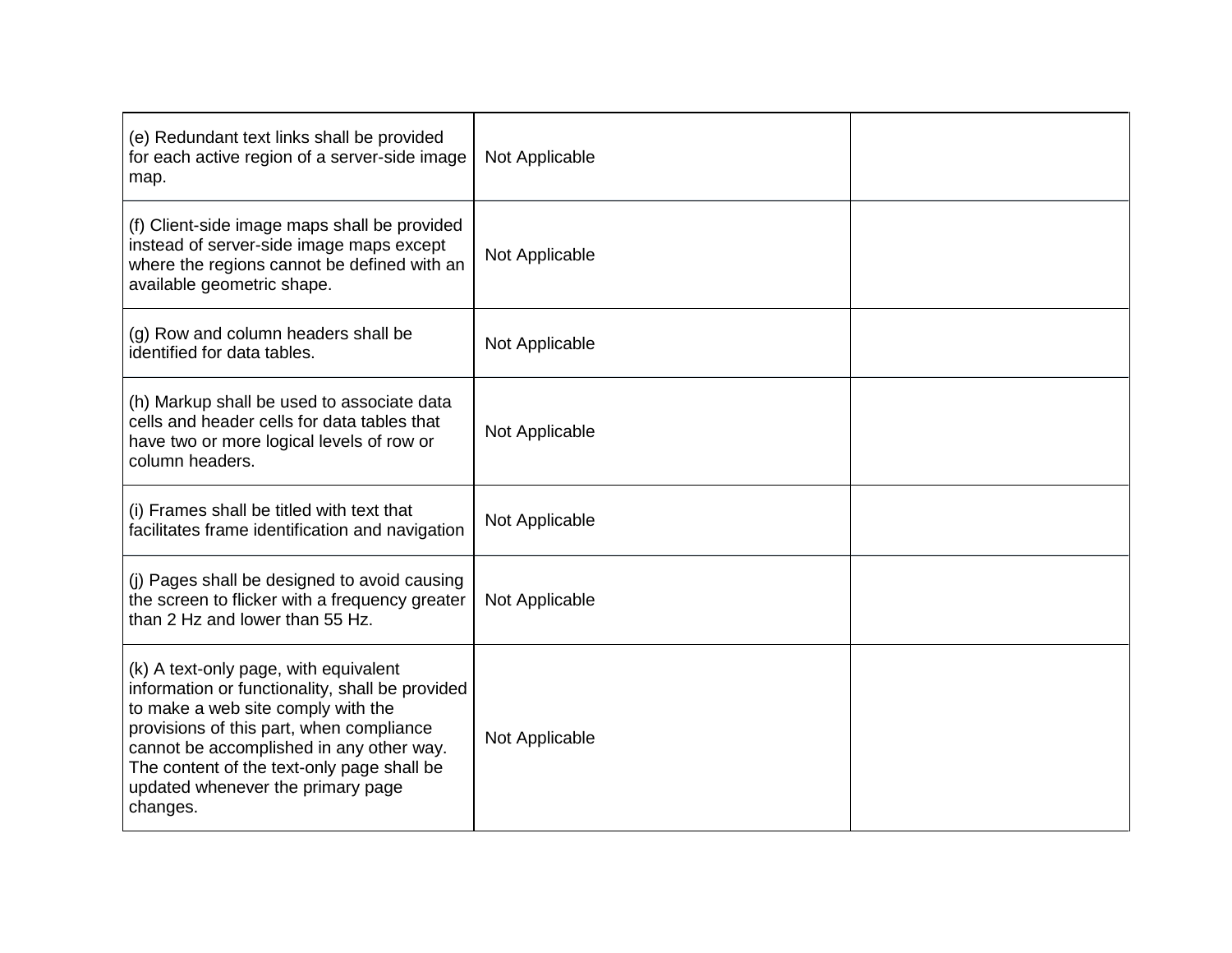| (I) When pages utilize scripting languages to<br>display content, or to create interface<br>elements, the information provided by the<br>script shall be identified with functional text<br>that can be read by Assistive Technology.                                                        | Not Applicable |  |
|----------------------------------------------------------------------------------------------------------------------------------------------------------------------------------------------------------------------------------------------------------------------------------------------|----------------|--|
| (m) When a web page requires that an<br>applet, plug-in or other application be<br>present on the client system to interpret<br>page content, the page must provide a link<br>to a plug-in or applet that complies with<br>§1194.21(a) through (I).                                          | Not Applicable |  |
| (n) When electronic forms are designed to<br>be completed on-line, the form shall allow<br>people using Assistive Technology to<br>access the information, field elements, and<br>functionality required for completion and<br>submission of the form, including all<br>directions and cues. | Not Applicable |  |
| (o) A method shall be provided that permits<br>users to skip repetitive navigation links.                                                                                                                                                                                                    | Not Applicable |  |
| (p) When a timed response is required, the<br>user shall be alerted and given sufficient<br>time to indicate more time is required.                                                                                                                                                          | Not Applicable |  |

Note to 1194.22: The Board interprets paragraphs (a) through (k) of this section as consistent with the following priority 1 Checkpoints of the Web Content Accessibility Guidelines 1.0 (WCAG 1.0) (May 5 1999) published by the Web Accessibility Initiative of the World Wide Web Consortium: Paragraph (a) - 1.1, (b) - 1.4, (c) - 2.1, (d) - 6.1, (e) - 1.2, (f) - 9.1, (g) - 5.1, (h) - 5.2, (i) - 12.1, (j)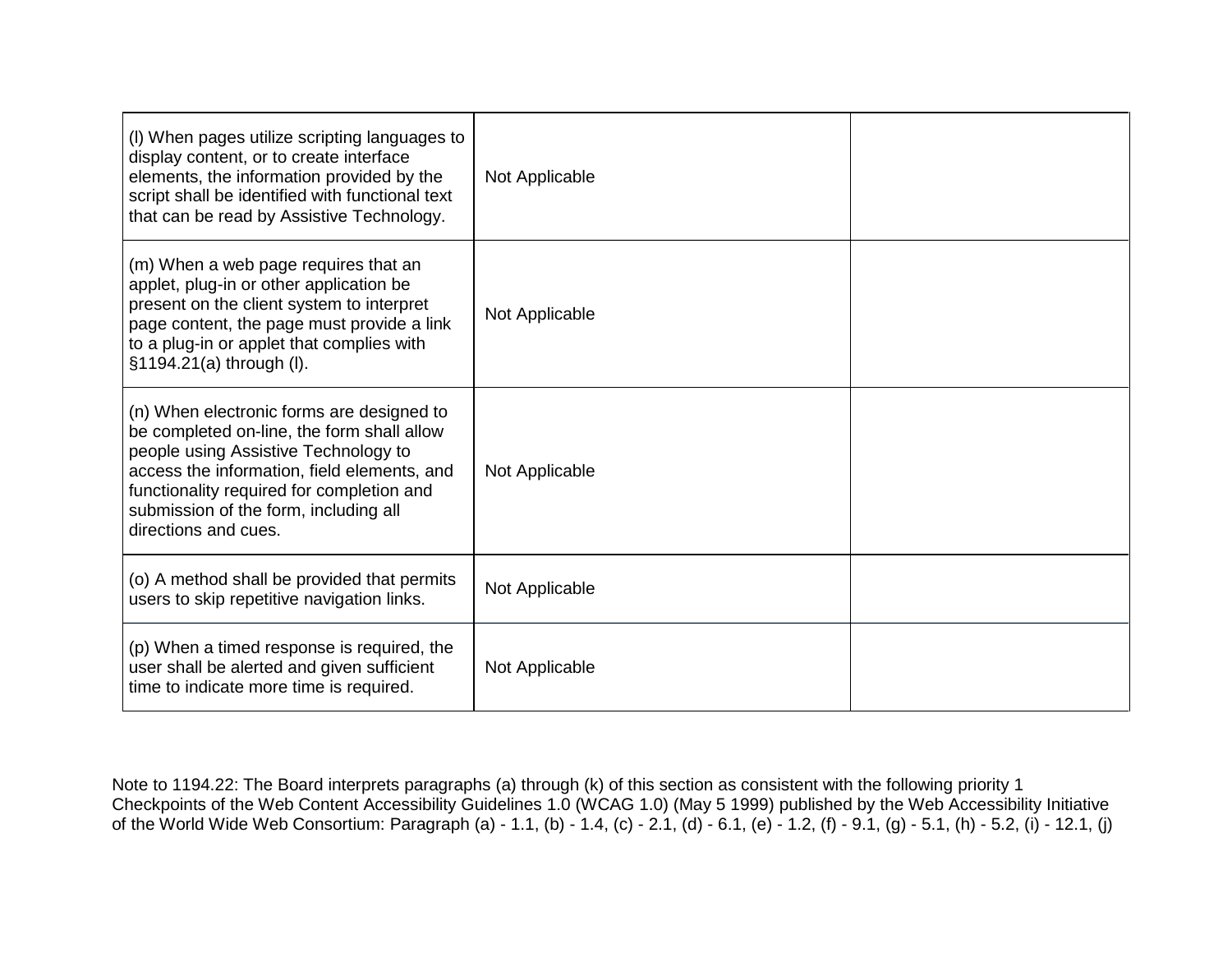$-7.1$ , (k)  $-11.4$ .

| <b>Section 1194.23 Telecommunications</b><br><b>Products</b>                                                                                                                                                                                                                                                                                              |                            |                                 |
|-----------------------------------------------------------------------------------------------------------------------------------------------------------------------------------------------------------------------------------------------------------------------------------------------------------------------------------------------------------|----------------------------|---------------------------------|
| <b>Criteria</b>                                                                                                                                                                                                                                                                                                                                           | <b>Supporting Features</b> | <b>Remarks and explanations</b> |
| (a) Telecommunications products or<br>systems which provide a function allowing<br>voice communication and which do not<br>themselves provide a TTY functionality shall<br>provide a standard non-acoustic connection<br>point for TTYs. Microphones shall be<br>capable of being turned on and off to allow<br>the user to intermix speech with TTY use. | Not Applicable             |                                 |
| (b) Telecommunications products which<br>include voice communication functionality<br>shall support all commonly used cross-<br>manufacturer non-proprietary standard TTY<br>signal protocols.                                                                                                                                                            | Not Applicable             |                                 |
| (c) Voice mail, auto-attendant, and<br>interactive voice response<br>telecommunications systems shall be<br>usable by TTY users with their TTYs.                                                                                                                                                                                                          | Not Applicable             |                                 |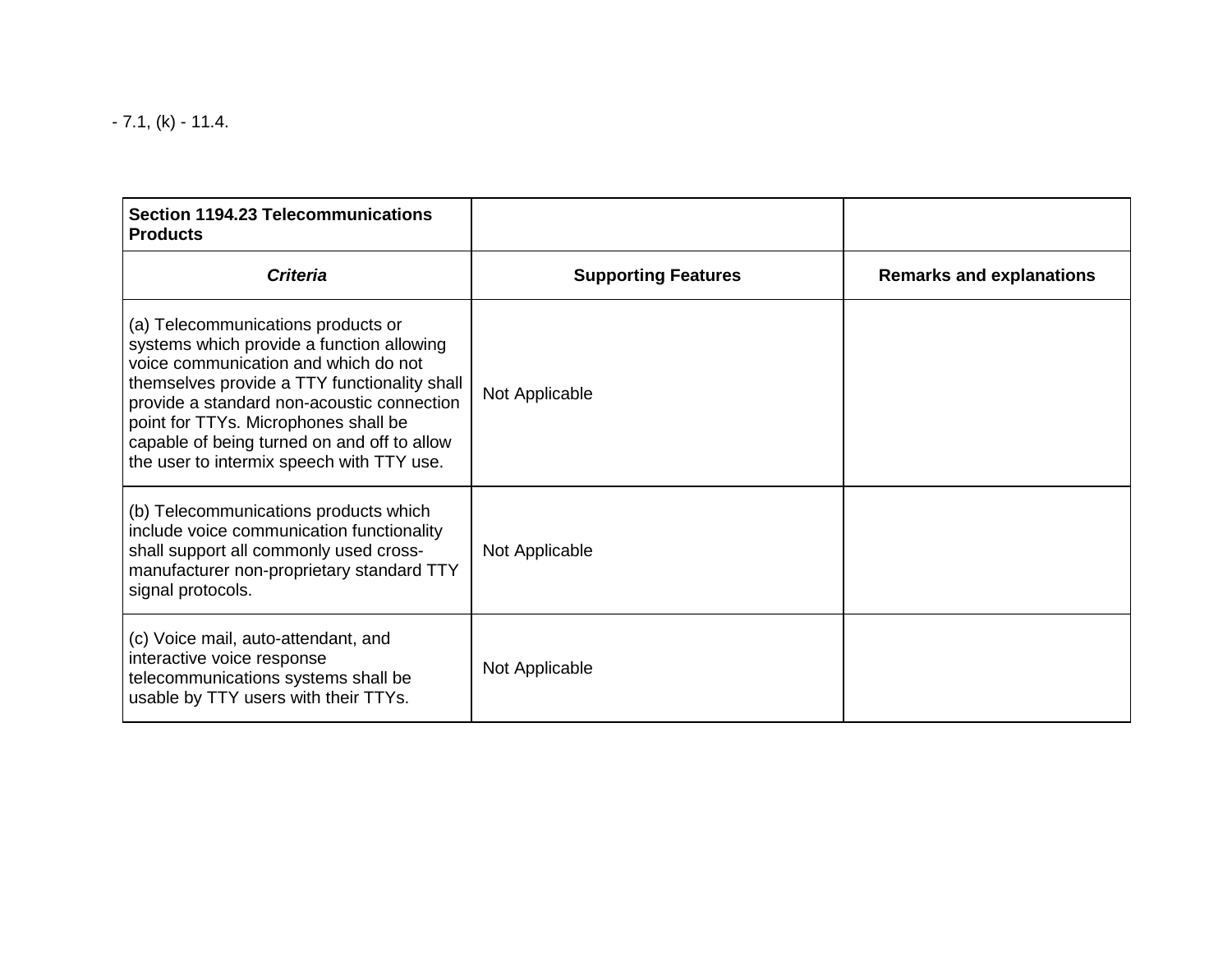| (d) Voice mail, messaging, auto-attendant,<br>and interactive voice response<br>telecommunications systems that require a<br>response from a user within a time interval,<br>shall give an alert when the time interval is<br>about to run out, and shall provide sufficient<br>time for the user to indicate more time is<br>required. | Not Applicable |  |
|-----------------------------------------------------------------------------------------------------------------------------------------------------------------------------------------------------------------------------------------------------------------------------------------------------------------------------------------|----------------|--|
| (e) Where provided, caller identification and<br>similar telecommunications functions shall<br>also be available for users of TTYs, and for<br>users who cannot see displays.                                                                                                                                                           | Not Applicable |  |
| (f) For transmitted voice signals,<br>telecommunications products shall provide<br>a gain adjustable up to a minimum of 20 dB.<br>For incremental volume control, at least one<br>intermediate step of 12 dB of gain shall be<br>provided.                                                                                              | Not Applicable |  |
| (g) If the telecommunications product allows<br>a user to adjust the receive volume, a<br>function shall be provided to automatically<br>reset the volume to the default level after<br>every use.                                                                                                                                      | Not Applicable |  |
| (h) Where a telecommunications product<br>delivers output by an audio transducer<br>which is normally held up to the ear, a<br>means for effective magnetic wireless<br>coupling to hearing technologies shall be<br>provided.                                                                                                          | Not Applicable |  |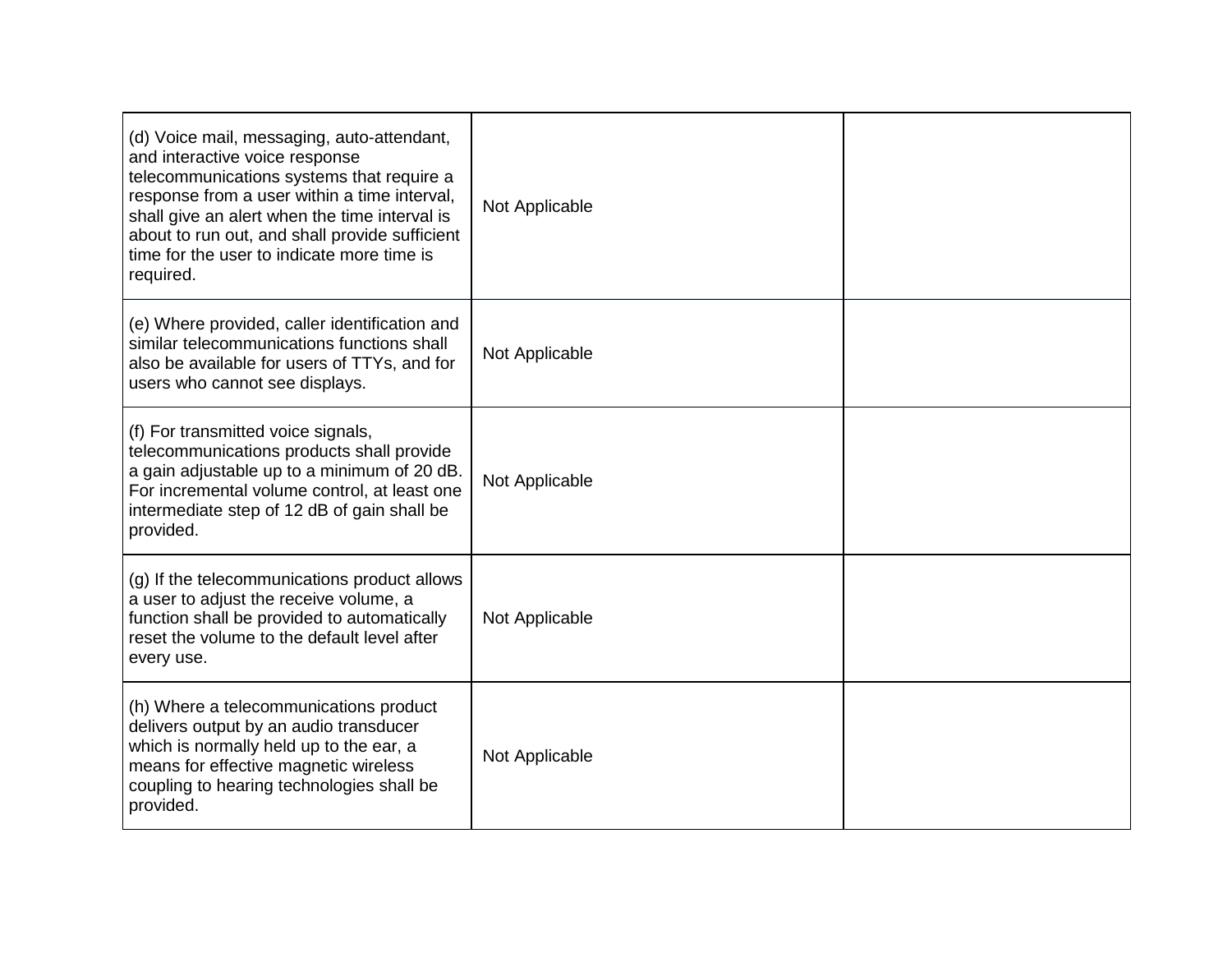| (i) Interference to hearing technologies<br>(including hearing aids, cochlear implants,<br>and assistive listening devices) shall be<br>reduced to the lowest possible level that<br>allows a user of hearing technologies to<br>utilize the telecommunications product.                                                                                                                                                                                                                                 | Not Applicable |  |
|----------------------------------------------------------------------------------------------------------------------------------------------------------------------------------------------------------------------------------------------------------------------------------------------------------------------------------------------------------------------------------------------------------------------------------------------------------------------------------------------------------|----------------|--|
| (i) Products that transmit or conduct<br>information or communication, shall pass<br>through cross-manufacturer, non-<br>proprietary, industry-standard codes,<br>translation protocols, formats or other<br>information necessary to provide the<br>information or communication in a usable<br>format. Technologies which use encoding,<br>signal compression, format transformation,<br>or similar techniques shall not remove<br>information needed for access or shall<br>restore it upon delivery. | Not Applicable |  |
| (k)(1) Products which have mechanically<br>operated controls or keys shall comply with<br>the following: Controls and Keys shall be<br>tactilely discernible without activating the<br>controls or keys.                                                                                                                                                                                                                                                                                                 | Not Applicable |  |
| (k)(2) Products which have mechanically<br>operated controls or keys shall comply with<br>the following: Controls and Keys shall be<br>operable with one hand and shall not<br>require tight grasping, pinching, twisting of<br>the wrist. The force required to activate<br>controls and keys shall be 5 lbs. (22.2N)<br>maximum.                                                                                                                                                                       | Not Applicable |  |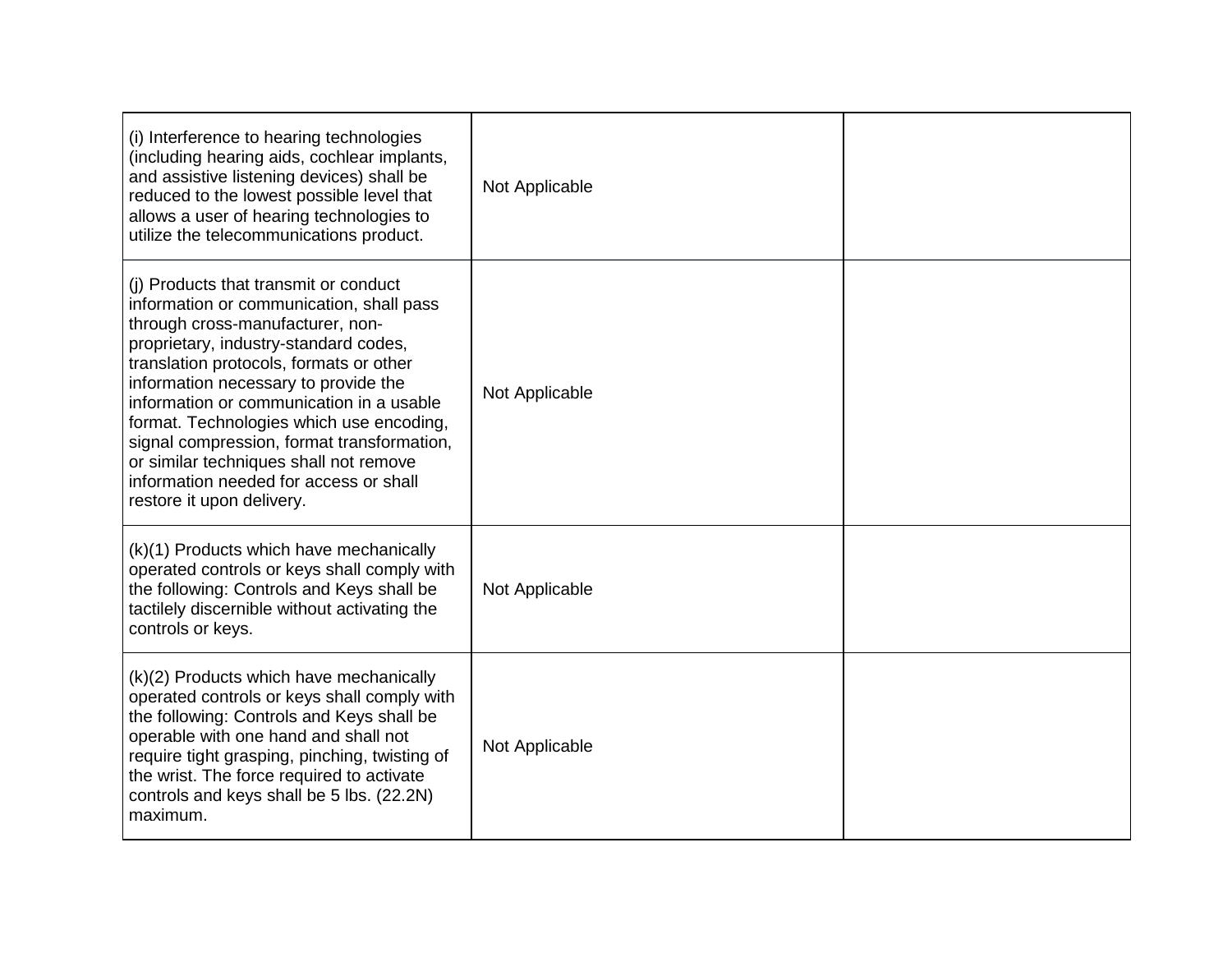| (k)(3) Products which have mechanically<br>operated controls or keys shall comply with<br>the following: If key repeat is supported, the<br>delay before repeat shall be adjustable to at<br>least 2 seconds. Key repeat rate shall be<br>adjustable to 2 seconds per character. | Not Applicable |  |
|----------------------------------------------------------------------------------------------------------------------------------------------------------------------------------------------------------------------------------------------------------------------------------|----------------|--|
| (k)(4) Products which have mechanically<br>operated controls or keys shall comply with<br>the following: The status of all locking or<br>toggle controls or keys shall be visually<br>discernible, and discernible either through<br>touch or sound.                             | Not Applicable |  |

| Section 1194.24 Video and Multi-media<br><b>Products</b> |                            |                                 |
|----------------------------------------------------------|----------------------------|---------------------------------|
| <b>Criteria</b>                                          | <b>Supporting Features</b> | <b>Remarks and explanations</b> |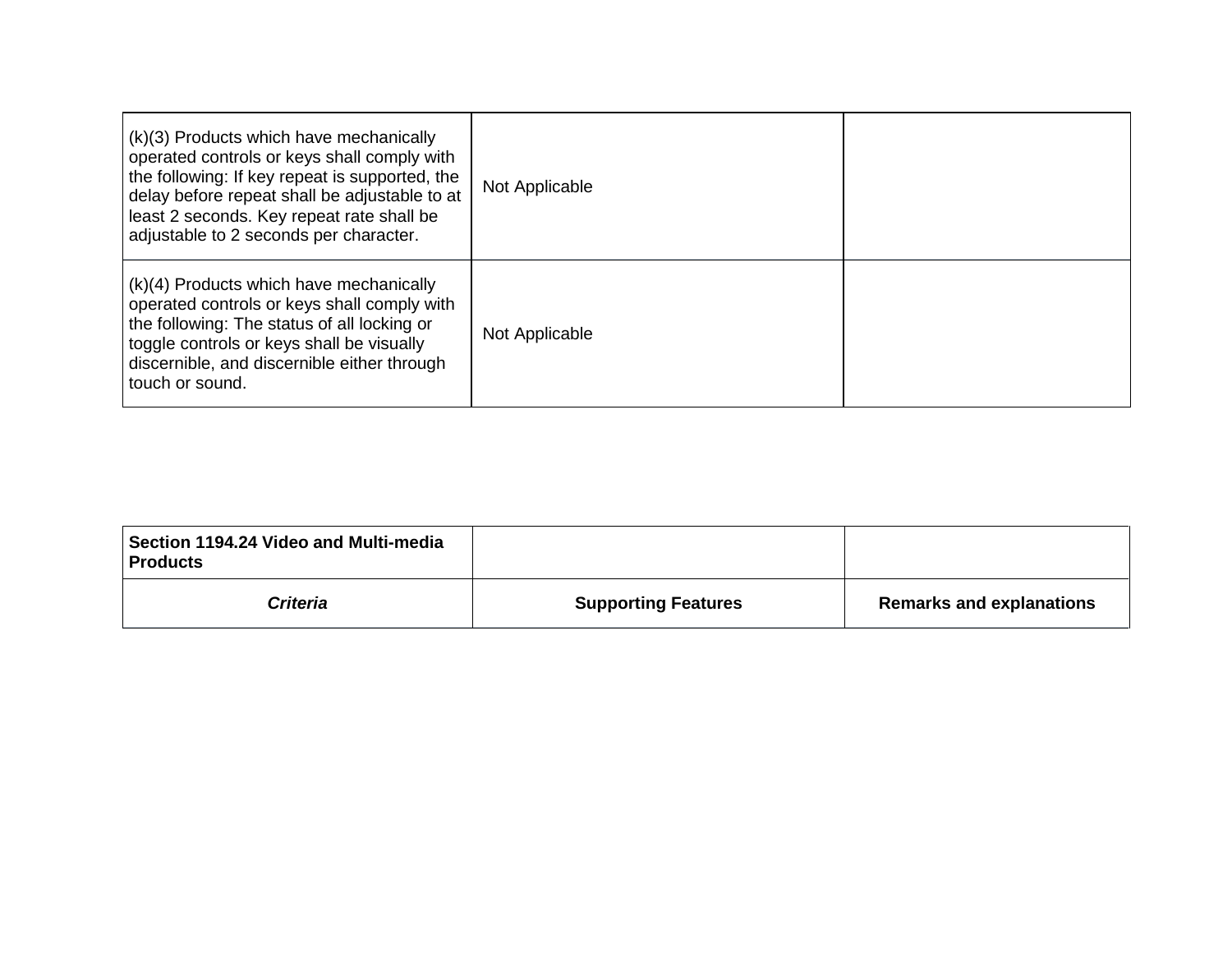| a) All analog television displays 13 inches<br>and larger, and computer equipment that<br>includes analog television receiver or<br>display circuitry, shall be equipped with<br>caption decoder circuitry which<br>appropriately receives, decodes, and<br>displays closed captions from broadcast,<br>cable, videotape, and DVD signals. As soon<br>as practicable, but not later than July 1,<br>2002, widescreen digital television (DTV)<br>displays measuring at least 7.8 inches<br>vertically, DTV sets with conventional<br>displays measuring at least 13 inches<br>vertically, and stand-alone DTV tuners,<br>whether or not they are marketed with<br>display screens, and computer equipment<br>that includes DTV receiver or display<br>circuitry, shall be equipped with caption<br>decoder circuitry which appropriately<br>receives, decodes, and displays closed<br>captions from broadcast, cable, videotape,<br>and DVD signals. | Not Applicable |  |
|------------------------------------------------------------------------------------------------------------------------------------------------------------------------------------------------------------------------------------------------------------------------------------------------------------------------------------------------------------------------------------------------------------------------------------------------------------------------------------------------------------------------------------------------------------------------------------------------------------------------------------------------------------------------------------------------------------------------------------------------------------------------------------------------------------------------------------------------------------------------------------------------------------------------------------------------------|----------------|--|
| (b) Television tuners, including tuner cards<br>for use in computers, shall be equipped with<br>secondary audio program playback circuitry.                                                                                                                                                                                                                                                                                                                                                                                                                                                                                                                                                                                                                                                                                                                                                                                                          | Not Applicable |  |
| (c) All training and informational video and<br>multimedia productions which support the<br>agency's mission, regardless of format, that<br>contain speech or other audio information<br>necessary for the comprehension of the<br>content, shall be open or closed captioned.                                                                                                                                                                                                                                                                                                                                                                                                                                                                                                                                                                                                                                                                       | Not Applicable |  |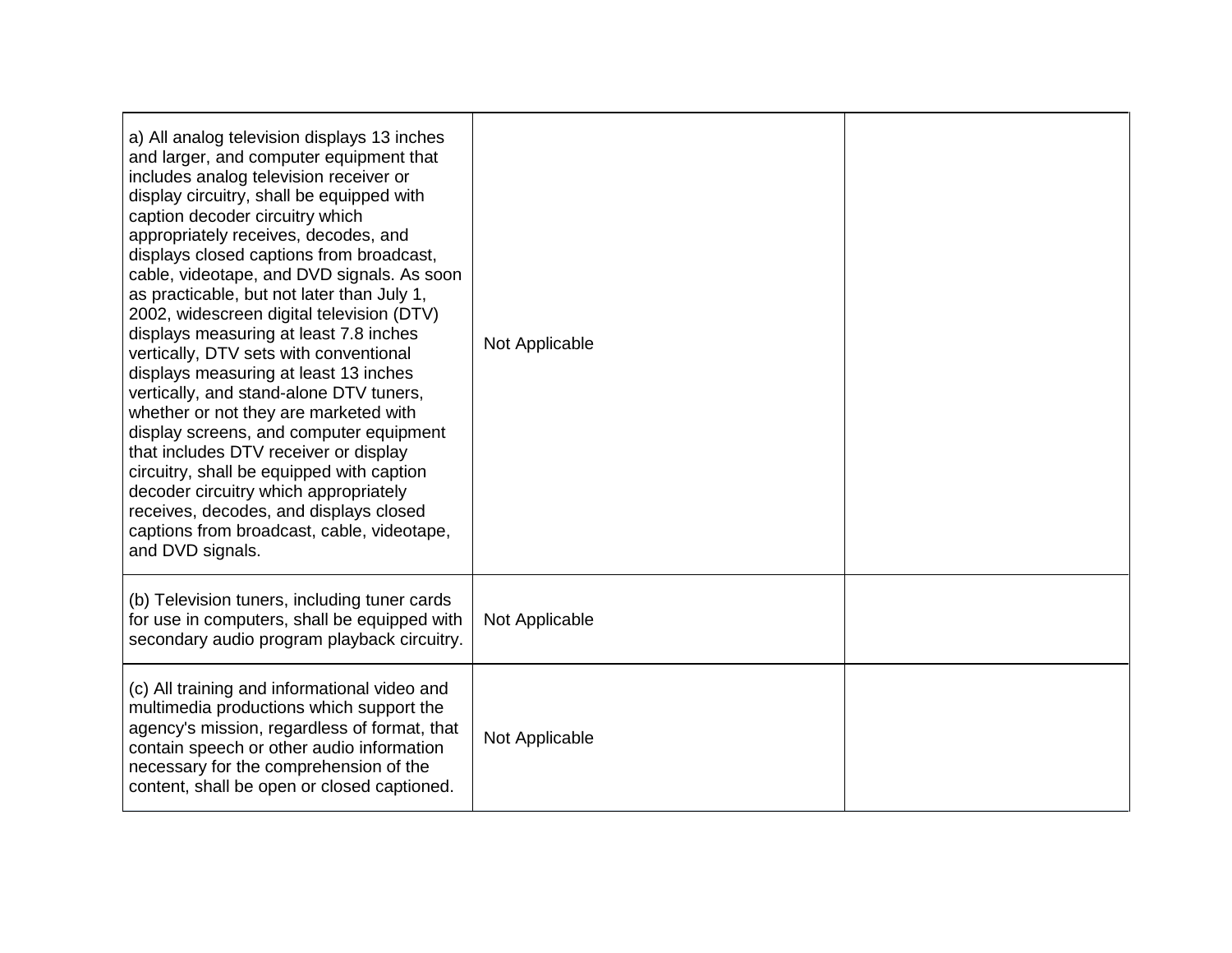| (d) All training and informational video and<br>multimedia productions which support the<br>agency's mission, regardless of format, that<br>contain visual information necessary for the<br>comprehension of the content, shall be<br>audio described. | Not Applicable |  |
|--------------------------------------------------------------------------------------------------------------------------------------------------------------------------------------------------------------------------------------------------------|----------------|--|
| (e) Display or presentation of alternate text<br>presentation or audio descriptions shall be<br>user-selectable unless permanent.                                                                                                                      | Not Applicable |  |

| Section 1194.25 Self-Contained, Closed<br><b>Products</b>                                                                                                                                                                                 |                            |                                 |
|-------------------------------------------------------------------------------------------------------------------------------------------------------------------------------------------------------------------------------------------|----------------------------|---------------------------------|
| <b>Criteria</b>                                                                                                                                                                                                                           | <b>Supporting Features</b> | <b>Remarks and explanations</b> |
| (a) Self contained products shall be usable<br>by people with disabilities without requiring<br>an end-user to attach Assistive Technology<br>to the product. Personal headsets for<br>private listening are not Assistive<br>Technology. | Not Applicable             |                                 |
| (b) When a timed response is required, the<br>user shall be alerted and given sufficient<br>time to indicate more time is required.                                                                                                       | Not Applicable             |                                 |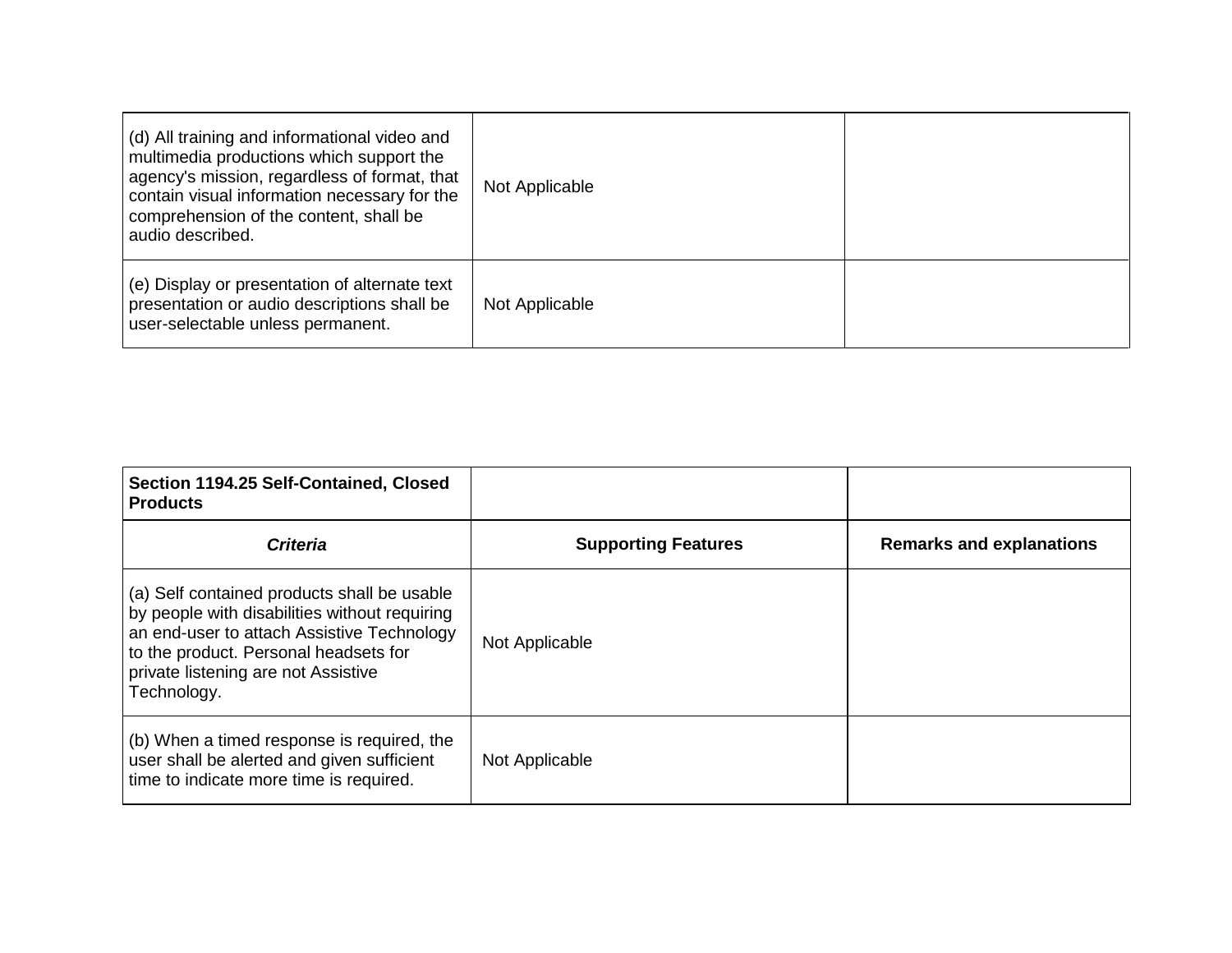| (c) Where a product utilizes touchscreens or<br>contact-sensitive controls, an input method<br>shall be provided that complies with<br>§1194.23 (k) (1) through (4).                                                                                                                                                                                                                                                                                | Not Applicable |  |
|-----------------------------------------------------------------------------------------------------------------------------------------------------------------------------------------------------------------------------------------------------------------------------------------------------------------------------------------------------------------------------------------------------------------------------------------------------|----------------|--|
| (d) When biometric forms of user<br>identification or control are used, an<br>alternative form of identification or<br>activation, which does not require the user<br>to possess particular biological<br>characteristics, shall also be provided.                                                                                                                                                                                                  | Not Applicable |  |
| (e) When products provide auditory output,<br>the audio signal shall be provided at a<br>standard signal level through an industry<br>standard connector that will allow for private<br>listening. The product must provide the<br>ability to interrupt, pause, and restart the<br>audio at anytime.                                                                                                                                                | Not Applicable |  |
| (f) When products deliver voice output in a<br>public area, incremental volume control<br>shall be provided with output amplification<br>up to a level of at least 65 dB. Where the<br>ambient noise level of the environment is<br>above 45 dB, a volume gain of at least 20<br>dB above the ambient level shall be user<br>selectable. A function shall be provided to<br>automatically reset the volume to the default<br>level after every use. | Not Applicable |  |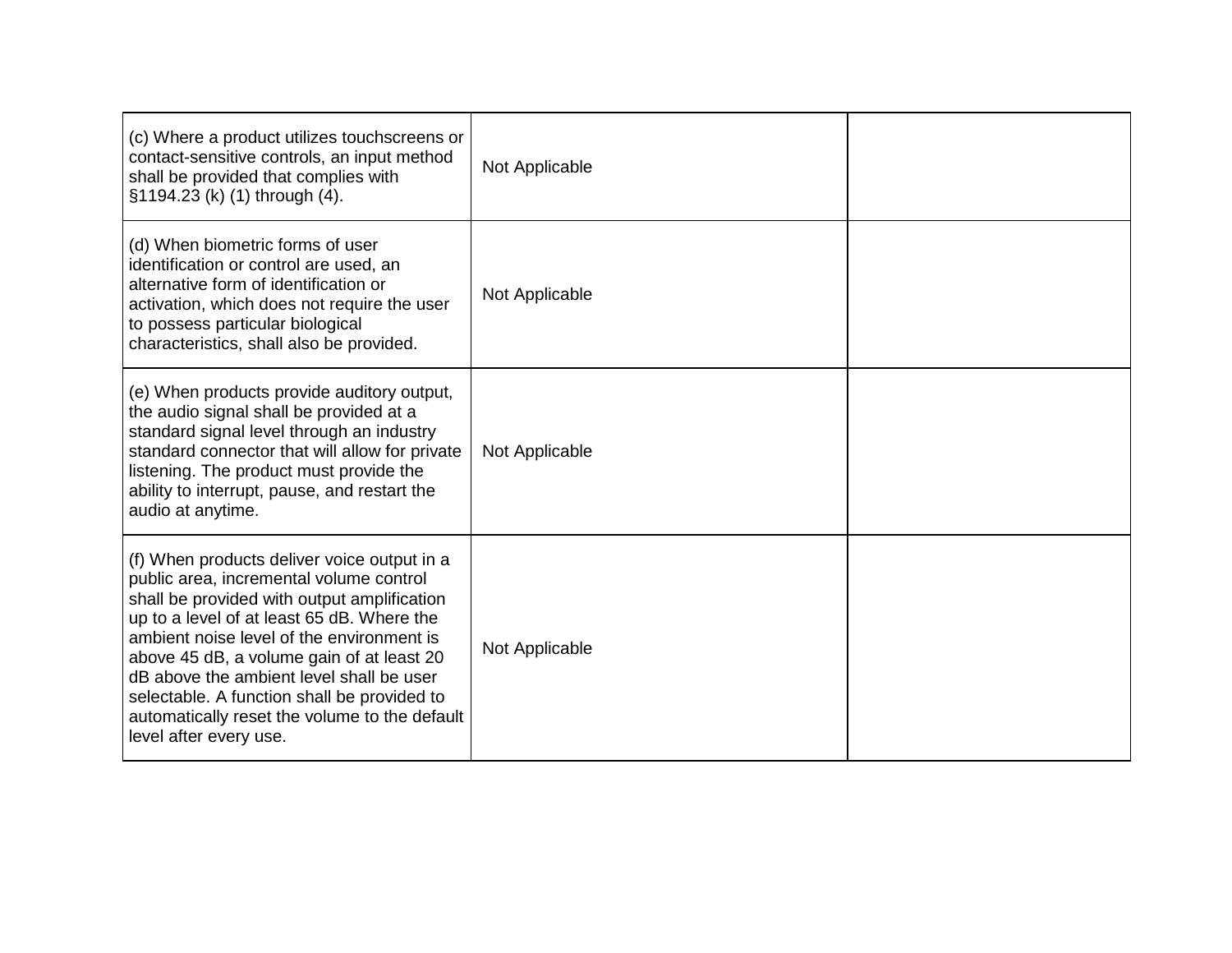| (g) Color coding shall not be used as the<br>only means of conveying information,<br>indicating an action, prompting a response,<br>or distinguishing a visual element.                                                                                                                                                                                                                                                                                                                                                                                           | Not Applicable |  |
|-------------------------------------------------------------------------------------------------------------------------------------------------------------------------------------------------------------------------------------------------------------------------------------------------------------------------------------------------------------------------------------------------------------------------------------------------------------------------------------------------------------------------------------------------------------------|----------------|--|
| (h) When a product permits a user to adjust<br>color and contrast settings, a range of color<br>selections capable of producing a variety of<br>contrast levels shall be provided.                                                                                                                                                                                                                                                                                                                                                                                | Not Applicable |  |
| (i) Products shall be designed to avoid<br>causing the screen to flicker with a<br>frequency greater than 2 Hz and lower than<br>55 Hz.                                                                                                                                                                                                                                                                                                                                                                                                                           | Not Applicable |  |
| (j) (1) Products which are freestanding, non-<br>portable, and intended to be used in one<br>location and which have operable controls<br>shall comply with the following: The position<br>of any operable control shall be determined<br>with respect to a vertical plane, which is 48<br>inches in length, centered on the operable<br>control, and at the maximum protrusion of<br>the product within the 48 inch length on<br>products which are freestanding, non-<br>portable, and intended to be used in one<br>location and which have operable controls. | Not Applicable |  |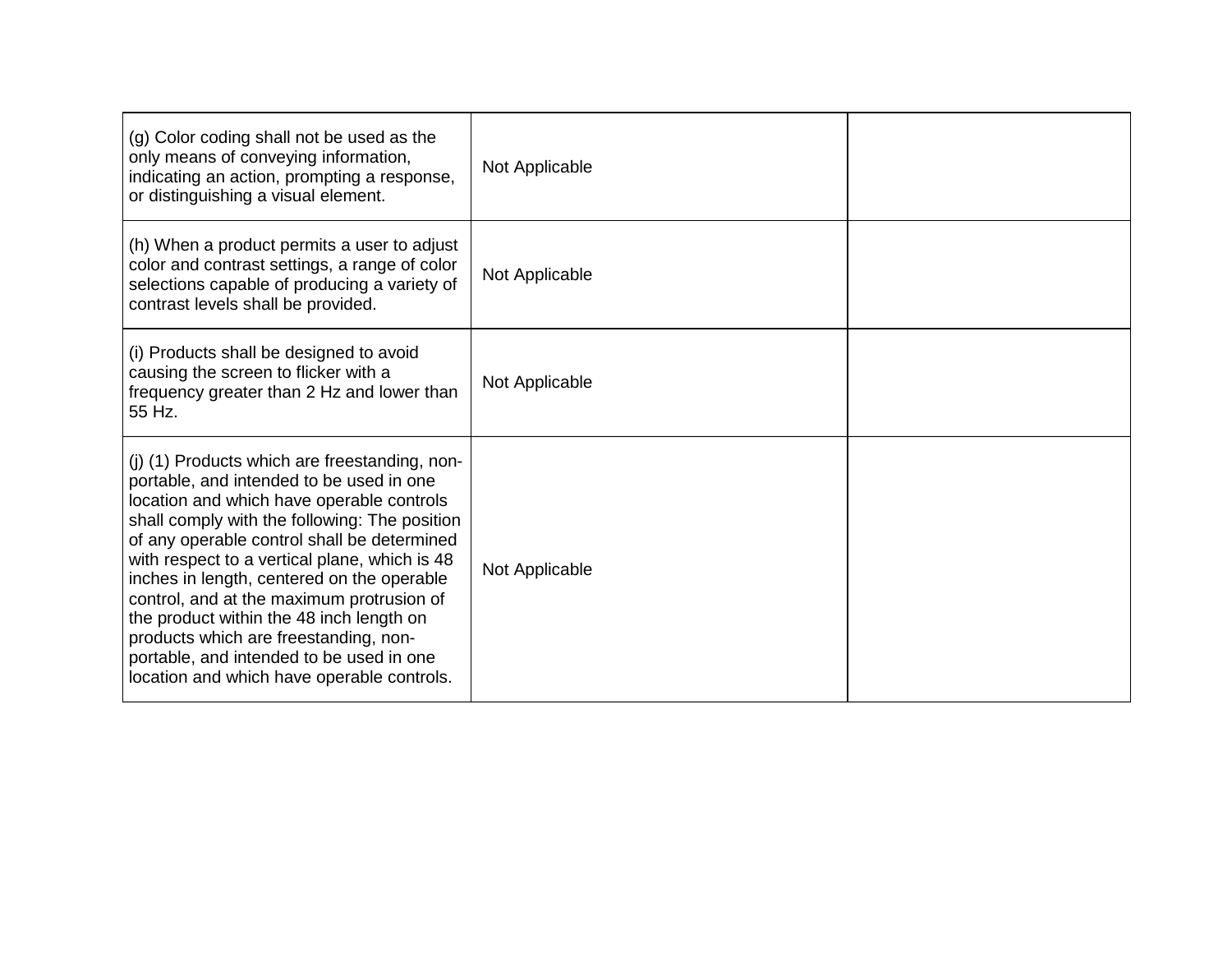| $(j)(2)$ Products which are freestanding, non-<br>portable, and intended to be used in one<br>location and which have operable controls<br>shall comply with the following: Where any<br>operable control is 10 inches or less behind<br>the reference plane, the height shall be 54<br>inches maximum and 15 inches minimum<br>above the floor.                                  | Not Applicable |  |
|-----------------------------------------------------------------------------------------------------------------------------------------------------------------------------------------------------------------------------------------------------------------------------------------------------------------------------------------------------------------------------------|----------------|--|
| $(j)(3)$ Products which are freestanding, non-<br>portable, and intended to be used in one<br>location and which have operable controls<br>shall comply with the following: Where any<br>operable control is more than 10 inches and<br>not more than 24 inches behind the<br>reference plane, the height shall be 46<br>inches maximum and 15 inches minimum<br>above the floor. | Not Applicable |  |
| (j)(4) Products which are freestanding, non-<br>portable, and intended to be used in one<br>location and which have operable controls<br>shall comply with the following: Operable<br>controls shall not be more than 24 inches<br>behind the reference plane.                                                                                                                    | Not Applicable |  |

| Section 1194.26 Desktop and Portable |  |
|--------------------------------------|--|
| <b>Computers</b>                     |  |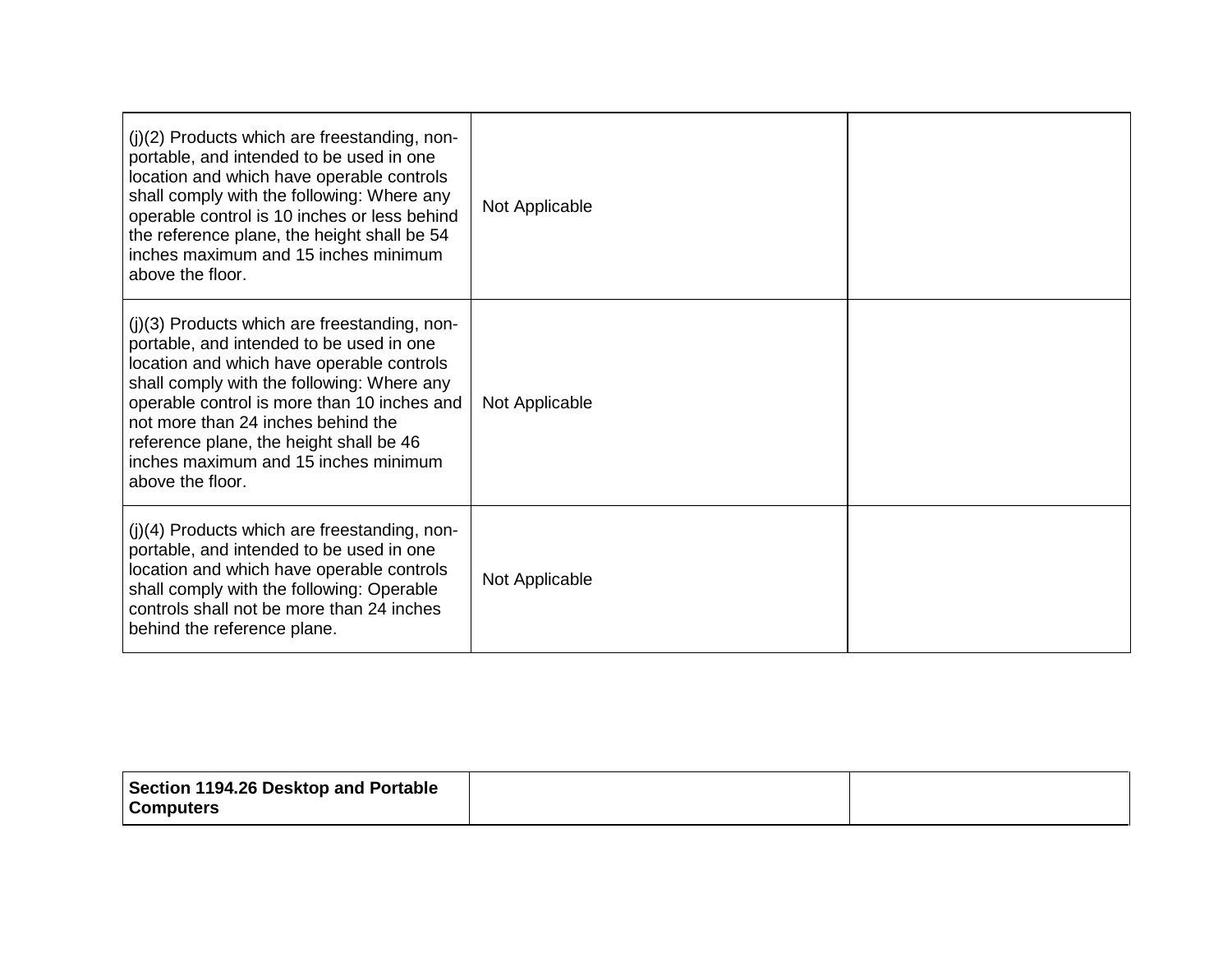| <b>Criteria</b>                                                                                                                                                                                                                                    | <b>Supporting Features</b> | <b>Remarks and explanations</b> |
|----------------------------------------------------------------------------------------------------------------------------------------------------------------------------------------------------------------------------------------------------|----------------------------|---------------------------------|
| (a) All mechanically operated controls and<br>keys shall comply with §1194.23 (k) (1)<br>through $(4)$ .                                                                                                                                           | Not Applicable             |                                 |
| (b) If a product utilizes touchscreens or<br>touch-operated controls, an input method<br>shall be provided that complies with<br>§1194.23 (k) (1) through (4).                                                                                     | Not Applicable             |                                 |
| (c) When biometric forms of user<br>identification or control are used, an<br>alternative form of identification or<br>activation, which does not require the user<br>to possess particular biological<br>characteristics, shall also be provided. | Not Applicable             |                                 |
| (d) Where provided, at least one of each<br>type of expansion slots, ports and<br>connectors shall comply with publicly<br>available industry standards                                                                                            | Not Applicable             |                                 |

| <b>Section 1194.31 Functional Performance</b><br><b>Criteria</b> |                            |                          |
|------------------------------------------------------------------|----------------------------|--------------------------|
| Criteria                                                         | <b>Supporting Features</b> | Remarks and explanations |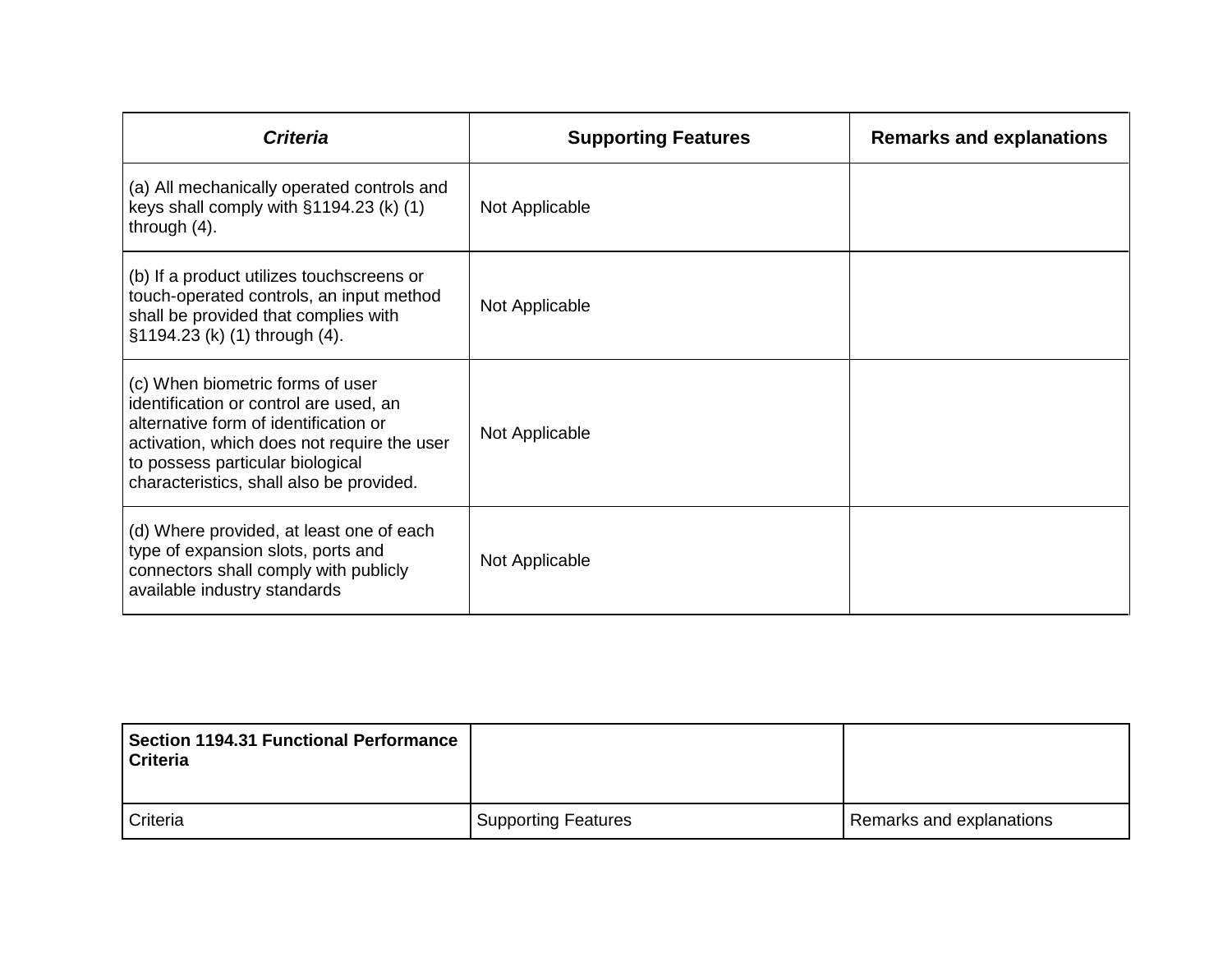| (a) At least one mode of operation and<br>information retrieval that does not require<br>user vision shall be provided, or support for<br>Assistive Technology used by people who<br>are blind or visually impaired shall be<br>provided.                                                                                        | Supports with exceptions | <b>CLion provides functionality</b><br>that conforms to these criteria<br>with exceptions described in<br>Section 1194.21. |
|----------------------------------------------------------------------------------------------------------------------------------------------------------------------------------------------------------------------------------------------------------------------------------------------------------------------------------|--------------------------|----------------------------------------------------------------------------------------------------------------------------|
| (b) At least one mode of operation and<br>information retrieval that does not require<br>visual acuity greater than 20/70 shall be<br>provided in audio and enlarged print output<br>working together or independently, or<br>support for Assistive Technology used by<br>people who are visually impaired shall be<br>provided. | Supports with exceptions | CLion provides functionality<br>that conforms to these criteria<br>with exceptions described in<br>Section 1194.21.        |
| (c) At least one mode of operation and<br>information retrieval that does not require<br>user hearing shall be provided, or support<br>for Assistive Technology used by people<br>who are deaf or hard of hearing shall be<br>provided.                                                                                          | <b>Supports</b>          | CLion does not require user<br>hearing.                                                                                    |
| (d) Where audio information is important for<br>the use of a product, at least one mode of<br>operation and information retrieval shall be<br>provided in an enhanced auditory fashion,<br>or support for assistive hearing devices<br>shall be provided.                                                                        | Not Applicable           | CLion does not require user<br>hearing.                                                                                    |
| (e) At least one mode of operation and<br>information retrieval that does not require<br>user speech shall be provided, or support<br>for Assistive Technology used by people<br>with disabilities shall be provided.                                                                                                            | <b>Supports</b>          | CLion does not require user<br>speaking.                                                                                   |